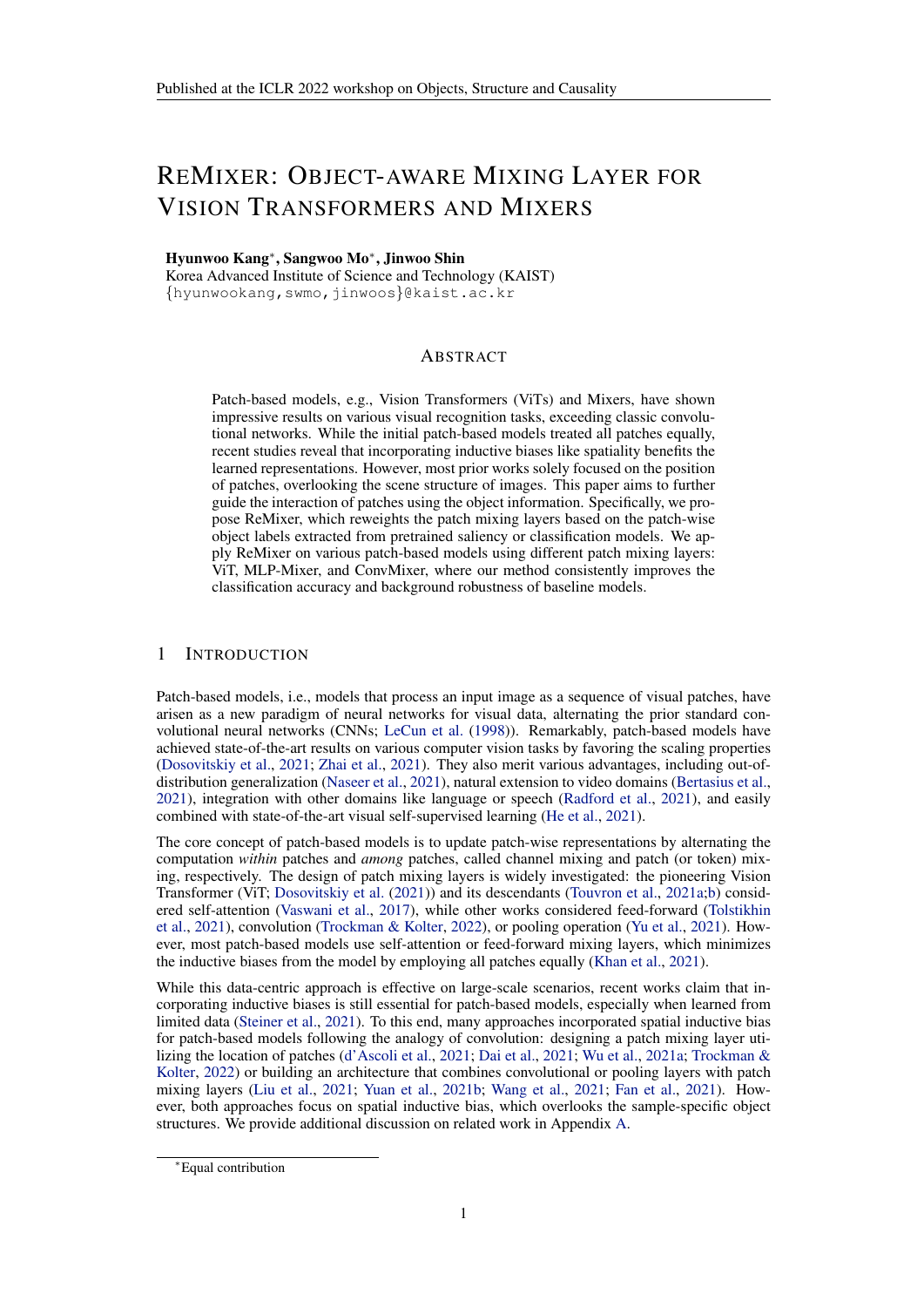Contribution. We propose ReMixer, a novel reweighting scheme for patch mixing layers leveraging the object structure of images. We demonstrate that ReMixer improves classi cation accuracy and background robustness of patch-based models, outperforming the models considering spatiality.

## 2 REMIXER: OBJECT-AWARE MIXING LAYER

The main idea of ReMixer is to strengthen the interaction of patches containing similar objects while regularizing the connection of different objects (and background). Intuitively, ReMixer improves the discriminability of objects (i.e., better classi cation) and reduces the spurious correlations between objects and backgrounds (i.e., robust to background and distribution shifts) by learning disentangled representations of objects. We rst introduce a general framework of object-aware mixing layer in Section [2.1](#page-1-0), then illustrate the speci c instantiations for various architectures in [Secti](#page-1-1)on 2.2.

#### <span id="page-1-0"></span>2.1 COMPUTING REWEIGHTING MASK FORREMIXER

The idea of patch-based models is to reshape a 2D image  $R^{H-W-C}$  into a sequence of attened 2D patche $\mathbf{x}^0$  2  $\mathsf{R}^{\mathsf{N}-(\mathsf{P}^2\mathsf{C})}$ , where(H; W) is the resolution of original image, is the number of color channels(P; P) is the resolution of each image patch,  $\mathbf{d}\mathbf{w} = \mathbf{P}^2$  is the number of patches. Patch-based models rst convert the 2D patches into patch (or token) fadtures f  $_{\rm embed}(x^0)$  2  $\,$ R<sup>N D</sup> with latent dimensionD using an embedding function  $_{\rm embed}$ , then update the patch features by alternating two operations: (a) patch mixing layers: R<sup>N</sup> ! R<sup>N</sup> which mix the features among patches, and (b) channel mixing layers R<sup>D</sup> ! R<sup>D</sup> which mix the features among channels, whetemplies the operation of layer Formally, thel-th layer of patch-based model updates an input vector 2  $R^N$   $\overline{P}$  to an output vectox<sup>1+1</sup> 2  $R^N$   $\overline{P}$  following:

$$
z^{l+1} = [ z^{l+1}_{1:N;d} ] = [ f_{mix}(x^l_{1;d} ; x^l_{2;d} ; \dots ; x^l_{N;d} ) ]
$$
 (1)

$$
x^{1+1} = [x_{n;1:D}^{1+1}] = [g_{mix}(z_{n;1}^{1+1} ; z_{n;2}^{1+1} ; \dots ; z_{n;D}^{1+1})]
$$
(2)

wherez<sub>n;d</sub> andx<sub>n;d</sub> denotesn-th patch,d-th channel value, an $\mathbf{z}_{1:N;d}^{l+1}$  2 R<sup>N</sup> andx $_{n;1:D}^{l+1}$  2 R<sup>D</sup> denotes row-wise and column-wise subvector and x, respectively.

We introduce ReMixer, a universal framework for improving patch mixing laters by incorporating the object structure of images. To this end, we utilize the patch-wise labeR<sup>N K</sup> where K is the number of object classes. Using them, we compute the reweighting Mask R<sup>N N</sup> that strengthens the interaction of patches of similar objects while regularizing the connection of different objects and backgrounds. Formally, we se(*t*tje)-th value of the reweighting ma**sk**  $_{\rm ij}^{\rm t}$ as a reverse distance between the object labels of two patchesy<sub>j</sub>:

<span id="page-1-2"></span>
$$
M_{ij}^1 := \exp(-\frac{(1)}{(1)} d(y_i; y_j)) 2 (0; 1]
$$
 (3)

where  $\,^{(1)}$  O is a learnable mask scale (scalar) parameter for each layet(an)d:  $\, {\sf R}^{\sf K} \,$  : R $^{\sf K} \,$  : R is a distance function for object labels. We initializ $\theta$  by zero for training, i.e., consider the full interaction initially then focus on the objects a $\overset{\text{d}}{\text{e}}$  increases. We observe that the model sets higher  $(1)$  for lower layers and lower $(1)$  for higher layers (especially, $(1)$  = 0 for the nal layer) after training, i.e., ReMixer automatically attends the intra-object relations rst then expand to the inter-object relations, which resembles the local-to-global structure of CNNs (see Table 3).

We aim to calibrate the  $\blacksquare$  N interaction of patch mixing layers using the reweighting mask If the patch mixing layef  $_{mix} := L_{mix}$  is linear, one can simply (element-wise) multiply the mask to get the masked linear mixed  $L_{mix}$ . While ReMixer can be applied to any patch layers in  $L_{mix}$ . While ReMixer can be applied to any patch layers in principle, one needs careful design to consider the nonlinear dynamics of each layer. We provide speci c implementations of ReMixer on various representative models in the next section.

Obtaining object labels. We extract object labels from saliency (Voynov et al., 2021) or classi cation (Yun et al., 2021) models trained from other source datasets. See Ap[pe](#page-10-0)ndix B for details.

#### <span id="page-1-1"></span>2.2 REMIXER FOR VIT AND MIXERS

We brie y review three representative patch mixing layers: self-attention, feed-forward, and convolution, and describe the implementations of ReMixer for each layer.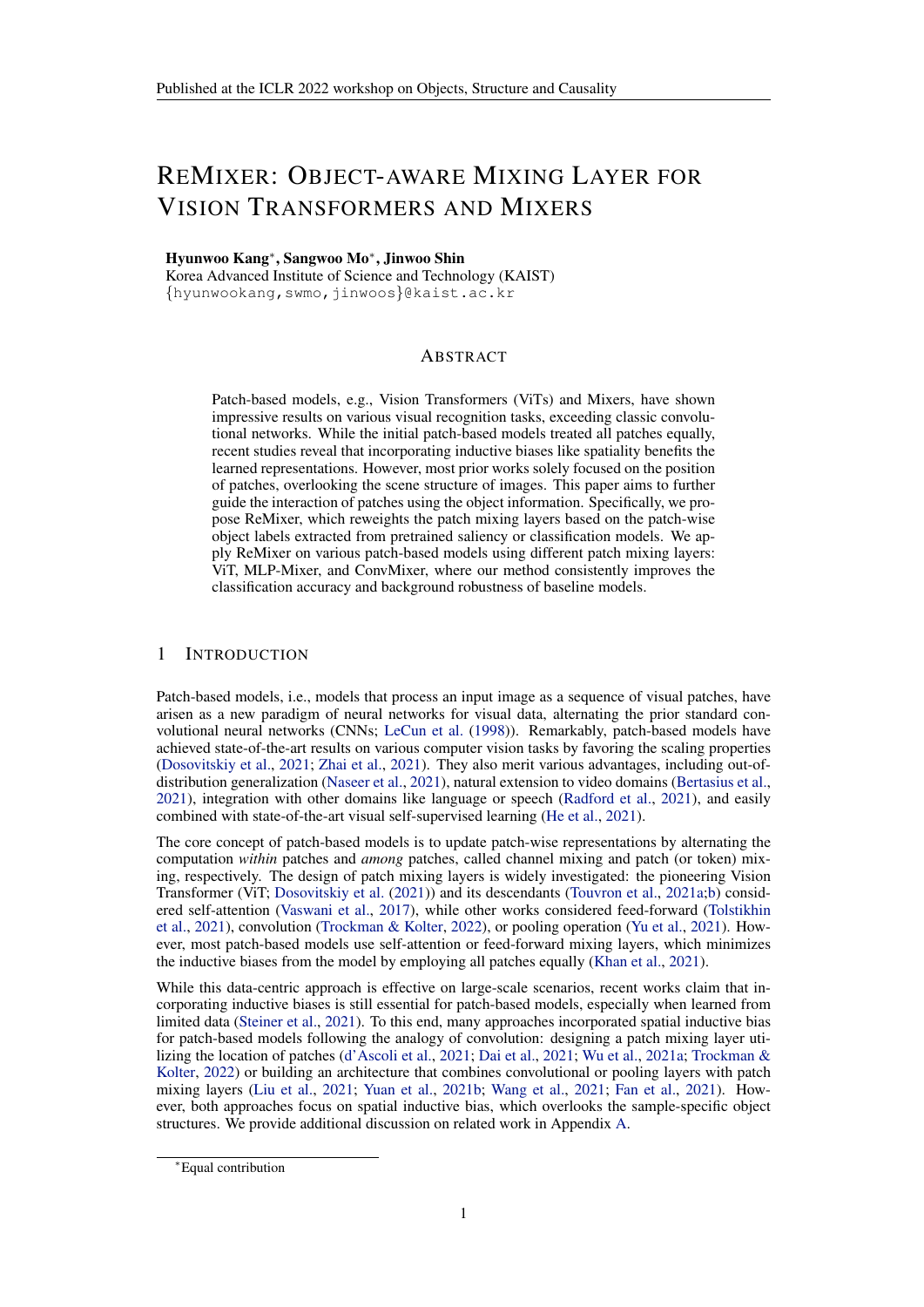ReMixer for self-attention. Self-attention (Vaswani et al., 2017) mixing layers update patch features by aggregating values with normalized importances (or attentions):

$$
f_{mix}(x) := \text{Softmax} \; (\frac{QK^{T}}{D_{K}}) \; V
$$
\n
$$
|\frac{ZZ}{\text{attention matrix}}|
$$
\n(4)

whereQ, K , V are query, key, and value, respectively, which are linear projections of *i*nput  $R^{N-D}$ , given by Q := x W <sub>Q</sub> 2 R<sup>N D<sub>K</sub>, K := x W<sub>K</sub> 2 R<sup>N D<sub>K</sub>, and V := x W <sub>V</sub> 2 R<sup>N D<sub>V</sub>.</sup></sup></sup> Here, we compute independent attention heads and aggregate outputs for the nal output of size N D for  $D = H D_V$ . Recall that self-attention is basically a matrix multiplication of attention and valueV matrices, and one can (element-wise) multiply the reweighting mate the attention matrix to calibrate interaction. Then, we renormalize the masked attention A to make the rowwise sum be 1 as the original self-attention. To sum up, ReMixer for self-attention is:

$$
f_{\text{remix}}(x) := [A_{ij}] \quad V = [P \frac{M_{ij} - A_{ij}}{M_{ij} - A_{ij}}] \quad V \tag{5}
$$

whereA is the renormalized masked attention. We nally remark that patch-based models using self-attention often use the additional [CLS] token to aggregate the global feature. Here, we de ne the mask value between the [CLS] token and every other patch to be one and apply Eq. (5).

ReMixer for feed-forward. Feed-forward (or multi-layer perceptron; MLP) mixing layers update patch features with a channel-wise MLP. Since each channel is computed independently, we only consider a 1 vector of a single channel. Then, the mixer layer is:

$$
f_{mix}(x) := W_m \t(W_{m-1} \t(W_1 \t x))) \t(6)
$$

whereW  $_1$ ; :::; W  $_m$  are weight matrices and is a nonlinear activation. However, it is nontrivial to apply the reweighting mask sincef  $_{mix}$  is nonlinear. To tackle this issue, we decompose the mixing layerf  $_{mix}$  into a linear approximatio $h_{mix}^x$  x f  $_{mix}$  (x) for a (possibly data-dependent) matrix L $_{mix}^x$  2 R<sup>N N</sup> and a residual terrfi<sub>mix</sub> (x) L<sub>mix</sub> x. Here, we only calibrate the linear term but omit the residual term. Then, ReMixer for feed-forward is given by:

$$
f_{\text{remix}}(x) := \left(\frac{M}{\sum_{\text{masked linear}}^{x} x} \right) x + \left(\frac{f_{\text{mix}}(x)}{\sum_{\text{residual}}^{x} x}\right)
$$
 (7)

where is an element-wise product. While nding a gob $\sharp_{\text{fix}}$  is nontrivial in general, we found that a simple trick of dropping nonlinear activations gives an ef cient yet effective solution:

$$
L_{mix} := W_m W_{m-1} W_1 2 R^{N} N: \tag{8}
$$

We observe that this (somewhat crude) approximation performs well in practice. We also tried some data-dependent variants but did not see gain despite their computational burdens.

ReMixer for convolution. Convolutional mixing layers update patch features with a channel-wise 2D convolution. Similar to the feed-forward case, we only consider a single channekin which is  $x_{1:N,d}$  formally), reshaped as at H W tensor where  $H$ ; W = (H=P; W=P) is the resolution of patch features. Then, the mixer layer is:

$$
f_{mix}(x) := W_{conv} \quad x \tag{9}
$$

whereW <sub>conv</sub> 2 R<sup>1 1 S S</sup> is a kernel matrix with size and denotes convolution operation. Here, we consider the linearized version of kernel matrix (i.e., Toeplitz matrix) that substitutes the convolution to the matrix multiplication. Then, one can interpret the mixer layer as:

$$
f_{mix}(x) = W_{linear} \qquad x \tag{10}
$$

whereW  $_{\sf linear}$   $\;$  2  $\mathsf{R}^\mathsf{N}$   $\;$   $^\mathsf{N}$  is the corresponding matrix  $\mathsf{d}\mathsf{W}$   $_{\sf conv}$  and $\star$  is a reshaped tensor  $\mathsf{w}$ fof sizeN  $1$ , whereN = H W. Here, one can directly multiply the reweighting mask to de ne the ReMixer for convolution:

$$
f_{\text{remix}}(x) := (M \quad W_{\text{linear}}) \quad x \tag{11}
$$

where is an element-wise product. We also compare ReMixer with the models using different kernel matrix for each channel, i.e.V,  $_{conv}$  2 R<sup>D 1 S S</sup> (see Appendix D).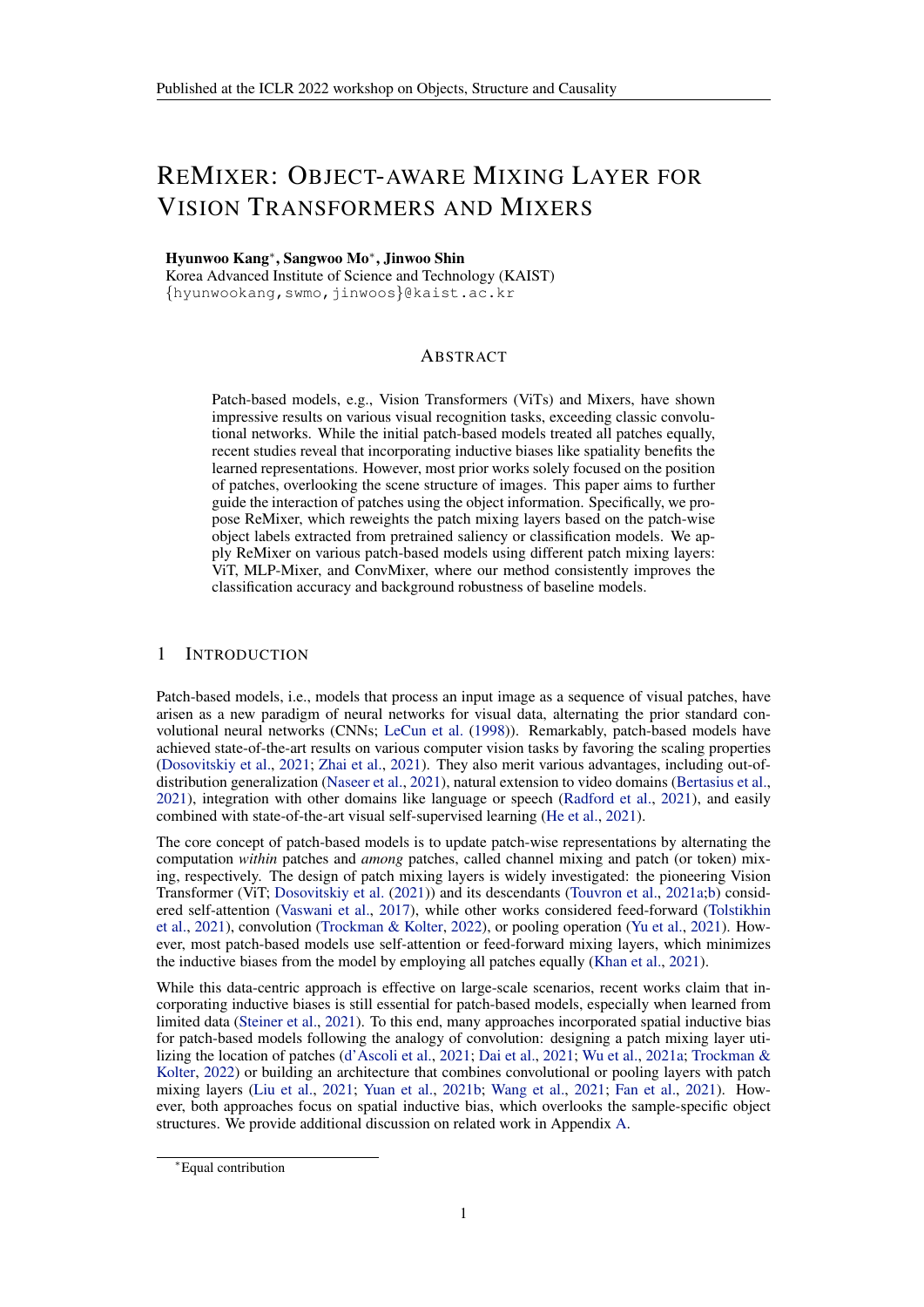Table 1: ReMixer using various object labelers evaluated on the Background Challenge benchmark. `+' denotes the modules added to the baseline (not accumulated), and parenthesis denotes the gain of each module. ReMixer consistently improves the classi cation accuracy of background robustness<sup>t</sup> (h) of various patch-based models: DeiT, MLP-Mixer, and ConvMixer.

|                                                         | Patch labeler                                | Origina <sup>r</sup> <sup>0</sup>     | Only-BG-B $\#$ )                           | Only-FG $(')$                             | Mixed-Same <sup>"</sup> ()                | Mixed-Rand $(')$                          | $BG-Gap$ #)                               |
|---------------------------------------------------------|----------------------------------------------|---------------------------------------|--------------------------------------------|-------------------------------------------|-------------------------------------------|-------------------------------------------|-------------------------------------------|
| DeiT-S<br>+ ReMixer (ours)<br>+ ReMixer (ours)          | <b>BigBiGAN</b><br>ReLabel                   | 82.69<br>$83.88 + 1.19$<br>86.323.63) | 39.46<br>$36.59(-2.87)$<br>$31.78(-7.68)$  | 57.63<br>$60.10(+2.47)$<br>$61.93(+4.30)$ | 73.88<br>75.95(+2.07)<br>78.44(+4.56)     | 50.49<br>$54.07(+3.58)$<br>$56.74(+6.25)$ | 23.39<br>$21.88(-1.51)$<br>$21.70(-1.69)$ |
| MLP-Mixer-S/16<br>+ ReMixer (ours)<br>+ ReMixer (ours)  | $\overline{a}$<br><b>BigBiGAN</b><br>ReLabel | 84.99<br>$86.30 + 1.31$<br>87.682.69) | 40.96<br>$36.64(-4.32)$<br>$27.28(-13.68)$ | 63.63<br>$66.15(+2.52)$<br>$67.88(+4.25)$ | 76.52<br>78.47(+1.95)<br>79.43(+2.91)     | 54.72<br>$58.54(+3.82)$<br>$60.44(+5.72)$ | 21.80<br>$19.93(-1.87)$<br>$18.99(-2.81)$ |
| ConvMixer-512/8<br>+ ReMixer (ours)<br>+ ReMixer (ours) | <b>BigBiGAN</b><br>ReLabel                   | 86.32<br>$86.35 + 0.03$<br>88.492.17  | 41.38<br>$37.09(-4.29)$<br>$35.60(-5.78)$  | 66.84<br>$70.03(+3.19)$<br>71.60(+4.76)   | 78.59<br>$80.27(+1.68)$<br>$81.70(+3.11)$ | 56.99<br>$59.19(+2.20)$<br>$63.93(+6.94)$ | 21.60<br>$21.09(-0.51)$<br>17.77(-3.83)   |

Table 2: Comparison of ReMixer (with ReLabel) vs. ConViT (spatial inductive bias). `+' denotes the modules added to the baseline (not accumulated), and parenthesis denotes the gain of each module.

|                           | Original (")   | Only-BG-B $\left(\!\frac{\mathit{H}}{\mathit{H}}\right)$ | Only-FG (*)    | Mixed-Same () | Mixed-Rand $\mathfrak{r}$ ) | BG-Gap #)      |
|---------------------------|----------------|----------------------------------------------------------|----------------|---------------|-----------------------------|----------------|
| DeiT-S                    | 82.69          | 39.46                                                    | 57.63          | 73.88         | 50.49                       | 23.39          |
| + ConViT                  | $85.51(+2.82)$ | $38.94(-0.52)$                                           | $62.15(+4.52)$ | 76.40(+2.52)  | $54.37(+3.88)$              | $22.03(-1.36)$ |
| + ReMixer (ours)          | $86.32 + 3.63$ | 31.78(-7.68)                                             | $61.93(+4.30)$ | 78.44(+4.56)  | $56.74(+6.25)$              | 21.70(-1.69)   |
| + ConViT + ReMixer (ours) | $88.20 + 5.51$ | 30.79(-8.67)                                             | 66.82(+9.19)   | 79.16(+5.28)  | $60.52(+10.03)$             | $18.64(-4.75)$ |

| Table 3: Learned mask scale <sup>(f)</sup> over layers. |  |
|---------------------------------------------------------|--|
|---------------------------------------------------------|--|

|                 | Layer 1/4 | Layer 2/4 | Layer 3/4 | Layer $4/4$ |
|-----------------|-----------|-----------|-----------|-------------|
| DeiT-S          | 1.571     | 0.783     | 0.945     | 0.287       |
| MLP-Mixer-S/16  | 0.744     | 0.000     | 0.001     | 0.061       |
| ConvMixer-512/8 | 0.871     | 2.347     | 1.498     | 0.001       |

(a) Original (b) DeiT-S (c) ReMixer Table 4: Saliency map visualization.

## 3 EXPERIMENTS

We rst verify the ef cacy of ReMixer in Section 3.2, outperforming both vanilla patch-based models and models considering spatial inductive bias. Then, we demonstrate the robustness of ReMixer on out-of-distribution datasets in Section 3.3. We also show that ReMixer outperforms the method that requires the same-level of supervision in Section 3.4, con rming that the remixing of patch mixing layers gives improvements. The experimental settings are in Section 3.1.

#### 3.1 EXPERIMENTAL SETTINGS

Models and training. We apply ReMixer on three representative patch-based models: DeiT (Touvron et al., 2021a), MLP-Mixer (Tolstikhin et al., 2021), and ConvMixer (Trockman & Kolter, 2022), using self-attention, feed-forward, and convolutional patch mixing layers, respectively. Speci cally, we use DeiT-S, MLP-Mixer-S/16, and ConvMixer-512/8. ConvMixer-512/8 has kernel size 9 and patch size 16 following MLP-Mixer-S/16 con gurations, and we share the convolution kernel over channels by default, while we provide the unshared results in Appendix D. We follow the default training setup of (Touvron et al., 2021a), but use 256 batch sizes due to memory issues in our GPUs.

Object labels. We consider three object labels: rst two are BigBiGAN (Voynov et al., 2021) and ReLabel (Yun et al., 2021), representative methods for binary saliency and multi-class prediction maps, respectively. We also test Bbox+GrabCut, which extracts binary masks from the ground-truth bounding boxes using the GrabCut (Rother et al., 2004) algorithm.

#### 3.2 MAIN RESULTS

Setup. We train the models on the ImageNet-9 (Xiao et al., 2021a), which is a 9 superclass subset of ImageNet. We report the results on the Background Challenge (Xiao et al., 2021a) benchmark to evaluate the background robustness of models. Background Challenge contains 8 datasets: ORIGINAL ("), ONLY-BG-B (#), ONLY-BG-T (#), NO-FG (#), ONLY-FG ("), MIXED-SAME ("), MIXED-RAND ("), and MIXED-NEXT ("), where the upper or lower arrows indicate the model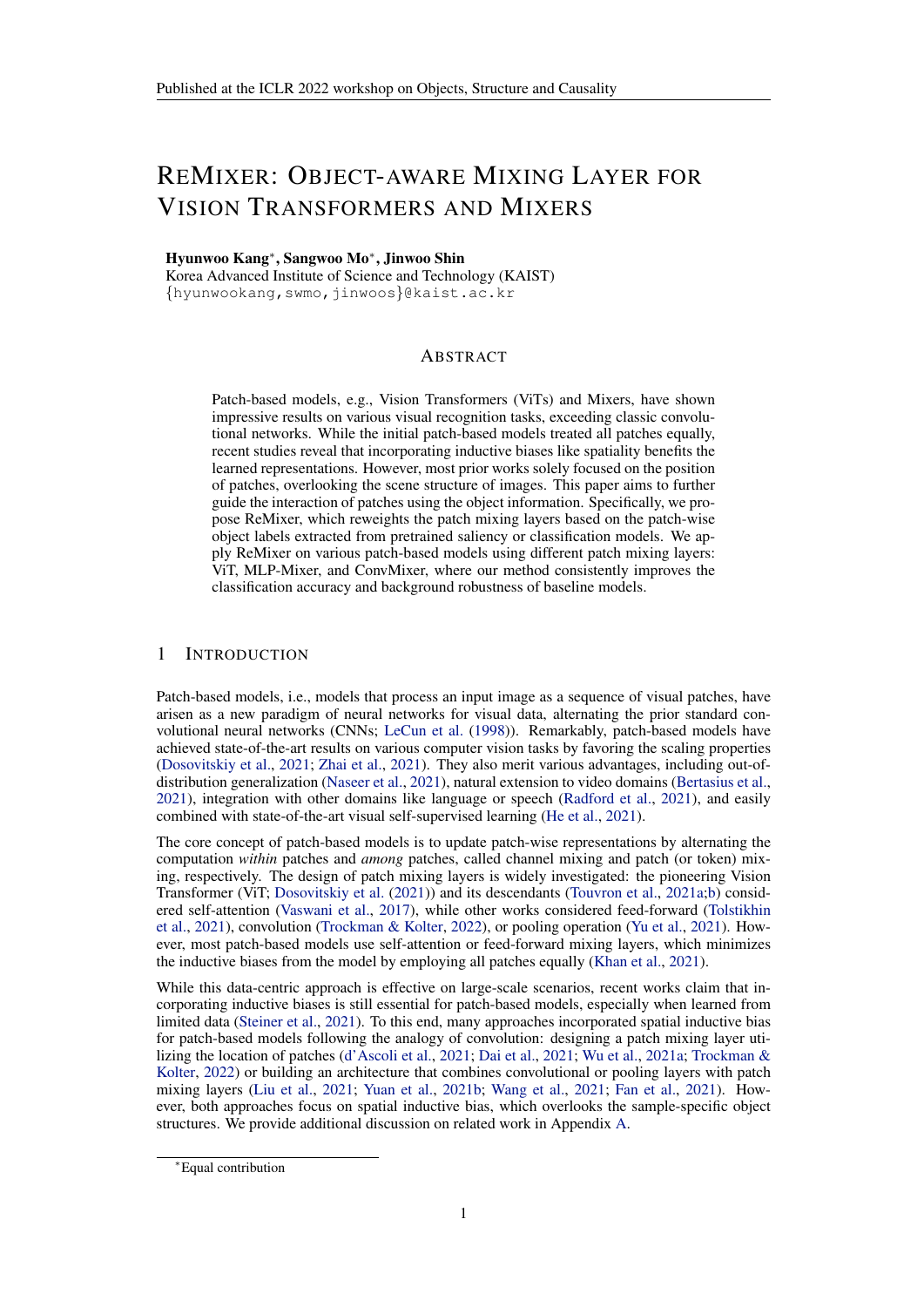|                  | ImageNet-9     | ImageNetV2-9 | ReaL-9         | Rendition-9    | Stylized-9     | Sketch-9       |
|------------------|----------------|--------------|----------------|----------------|----------------|----------------|
| DeiT-S           | 82.69          | 73.22        | 80.21          | 28.60          | 21.90          | 27.26          |
| + ReMixer (ours) | $83.88(+1.19)$ | 75.68(+2.46) | $82.37(+2.16)$ | $29.43(+0.83)$ | $24.64(+2.74)$ | $27.93(+0.67)$ |
| MLP-Mixer-S/16   | 84.99          | 76.57        | 82.70          | 34.25          | 25.54          | 37.07          |
| + ReMixer (ours) | $86.30(+1.31)$ | 76.51(-0.06) | $83.37(+0.67)$ | $34.29(+0.04)$ | $27.08(+1.54)$ | $38.16(+1.09)$ |
| ConvMixer-512/8  | 86.32          | 76.38        | 83.16          | 33.33          | 24.21          | 34.36          |
| + ReMixer (ours) | $86.35(+0.03)$ | 76.97(+0.59) | $83.56(+0.40)$ | $33.81(+0.48)$ | $24.94(+0.73)$ | $35.72(+1.36)$ |

Table 5: Test accuracy of ReMixer (with BigBiGAN) trained on ImageNet-9 and tested on out-ofdistribution. `+' denotes the modules added to the baseline, and bold denotes the best results.

Table 6: Test accuracy of ReMixer (with ReLabel) trained on ImageNet. We compare TokenLabeling (TL) and TL+ReMixer (Ours), verifying our remixing scheme on the fair comparison setting.

|        | TI.   | TL + ReMixer   |
|--------|-------|----------------|
| DeiT-S | 80.20 | $81.26 + 1.06$ |
| DeiT-B | 81.17 | $82.18 + 1.01$ |

should predict the class well or not, respectively. We also report  $B\mathbb{G}$ - $\mathbb{G}$ ) which measures the accuracy gap between MED-SAME and MIXED-RAND. We omit ONLY-BG-T, NO-FG, and MIXED-NEXT results for the brevity of presentation (see Appendix C for discussion).

Results. Table 1 shows that ReMixer consistently improves classi cation accuracy and background robustness over various patch-based models and object labels. Table 2 compares ReMixer with ConViT (d'Ascoli et al., 2021), a patch mixing layer with spatial prior. It veri es that the objectcentric structure of ReMixer is more effective than spatiality, yet gives orthogonal bene ts.

Analysis. Table 3 reports the mask scales of trained models, averaged by each quarter of layers. The models set higher/lower<sup>(1)</sup> for lower/higher layers, i.e., see the objects rst then expand its view, like the local-to-global structure of CNNs. ConvMixer sets low for the early layers since it is hard to understand the objects due to the restricted view of convolution. Figure 4 visualizes the saliency maps (Chefer et al., 2021), verifying that ReMixer gives more object-centric view.

#### 3.3 ROBUSTNESS OFREMIXER

Setup. We evaluate the robustness of ReMixer inferred on unseen out-of-distribution (OOD) data. To this end, we test the ReMixer trained on ImageNet-9 on various OOD datasets: 9 superclass (370 class) subset of ImageNetV2 (Recht et al., 2019), ImageNet-ReaL (Beyer et al., 2020), ImageNet-R (Hendrycks et al., 2021), ImageNet-Stylized (Geirhos et al., 2019), and ImageNet-Sketch (Wang et al., 2019), denoted by adding '-9' at the end.

Results.Table 5 shows the OOD generalization results. ReMixer performs well on OOD samples, con rming that both object annotators and learned masks are transferable. We use the BigBiGAN annotator since it gives more robust prediction results than ReLabel.

#### 3.4 FAIR COMPARISONS ON LARGESCALE DATASET

Setup. We compare ReMixer with TokenLabeling (TL; Jiang et al. (2021)) on ImageNet. TL uses the same extra patch-level label with ReMixer. The experiment settings are same as Section 3.1.

Results.Table 6 presents the comparison of TL and TL+ReMixer (Ours). TL+ReMixer outperforms TL, demonstrating that the guided patch interaction of ReMixer drives the performance gain further.

## 4 CONCLUSION

We propose ReMixer, a novel object-centric framework to re ne any existing patch-based models. We demonstrate the ef cacy of ReMixer on ViT, MLP-Mixer, and ConvMixer, while showing superior (yet compatible) performance over prior works using spatial inductive bias. We hope ReMixer could inspire new research directions for patch-based models and object-centric learning.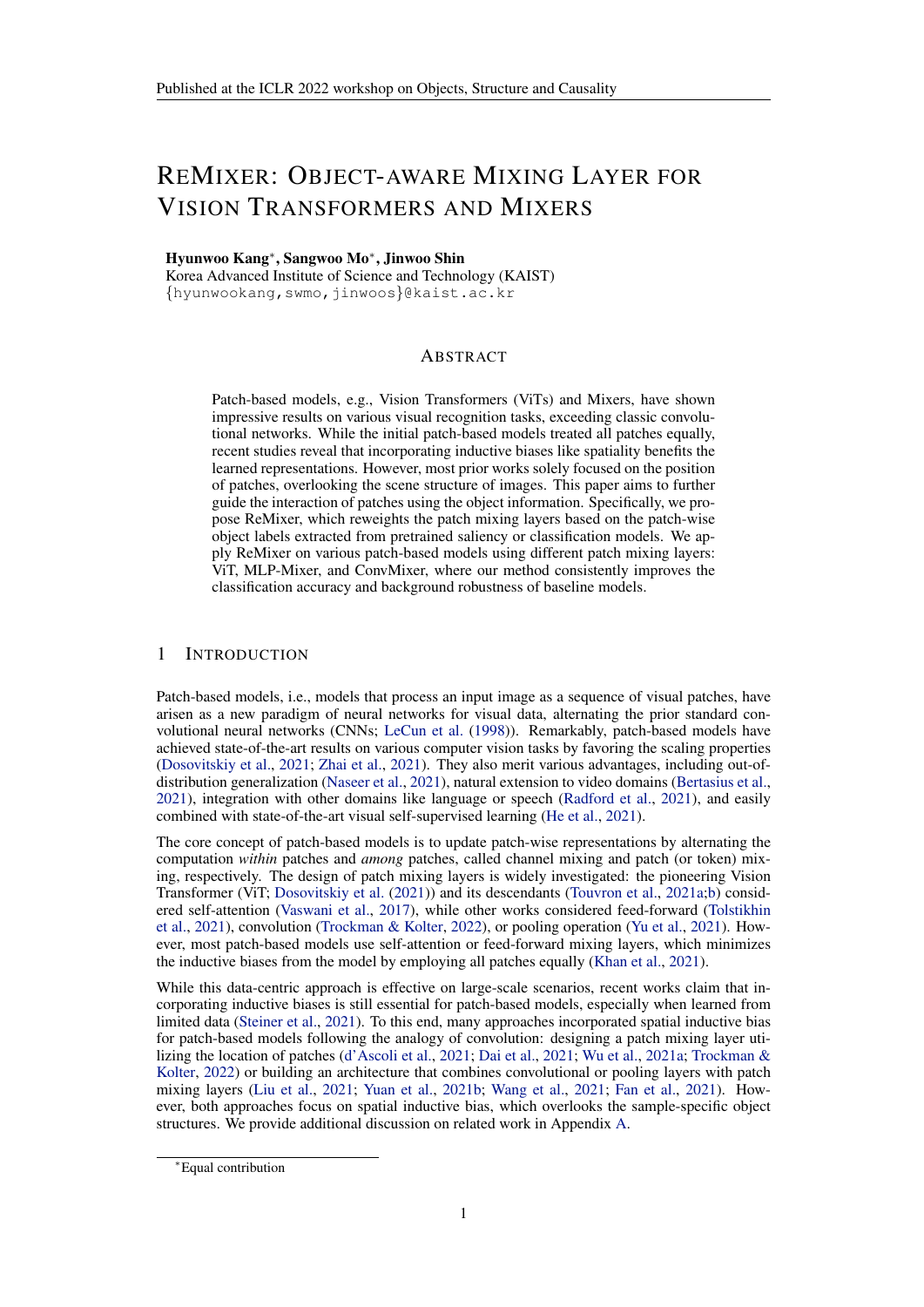#### ACKNOWLEDGMENTS

This research was supported by the Engineering Research Center Program through the National Research Foundation of Korea (NRF) funded by the Korean Government MSIT (NRF-2018R1A5A1059921). We thank Sihyun Yu, Jihoon Tack, Jaeho Lee, and Jongjin Park for constructive feedback.

#### **REFERENCES**

- Gedas Bertasius, Heng Wang, and Lorenzo Torresani. Is space-time attention all you need for video understanding? Imternational Conference on Machine Learnin2021.
- Lucas Beyer, Olivier J Henaff, Alexander Kolesnikov, Xiaohua Zhai, and noan den Oord. Are we done with imagenet arXiv preprint arXiv: 2006.071592020.
- Andrew Brock, Jeff Donahue, and Karen Simonyan. Large scale gan training for high -delity natural image synthesis. Imternational Conference on Learning Representations 9.
- Andrew Brock, Soham De, Samuel L Smith, and Karen Simonyan. High-performance large-scale image recognition without normalization. International Conference on Machine Learning 2021.
- Tom B Brown, Benjamin Mann, Nick Ryder, Melanie Subbiah, Jared Kaplan, Prafulla Dhariwal, Arvind Neelakantan, Pranav Shyam, Girish Sastry, Amanda Askell, et al. Language models are few-shot learners. In Advances in Neural Information Processing System 20.
- Nicolas Carion, Francisco Massa, Gabriel Synnaeve, Nicolas Usunier, Alexander Kirillov, and Sergey Zagoruyko. End-to-end object detection with transformersEulopean Conference on Computer Vision 2020.
- Mathilde Caron, Hugo Touvron, Ishan Misra, Hérvégou, Julien Mairal, Piotr Bojanowski, and Armand Joulin. Emerging properties in self-supervised vision transformers. En International Conference on Computer Visio2021.
- Hila Chefer, Shir Gur, and Lior Wolf. Transformer interpretability beyond attention visualization. In IEEE Conference on Computer Vision and Pattern Recognia001.
- Zihang Dai, Hanxiao Liu, Quoc V Le, and Mingxing Tan. Coatnet: Marrying convolution and attention for all data sizes. Indvances in Neural Information Processing System 81.
- Stéphane d'Ascoli, Hugo Touvron, Matthew Leavitt, Ari Morcos, Giulio Biroli, and Levent Sagun. Convit: Improving vision transformers with soft convolutional inductive biases in ternational Conference on Machine Learning021.
- Jia Deng, Wei Dong, Richard Socher, Li-Jia Li, Kai Li, and Li Fei-Fei. Imagenet: A large-scale hierarchical image database. IEEE Conference on Computer Vision and Pattern Recognition 2009.
- Jacob Devlin, Ming-Wei Chang, Kenton Lee, and Kristina Toutanova. Bert: Pre-training of deep bidirectional transformers for language understanding. In Anual Conference of the North American Chapter of the Association for Computational LinguistRG19.
- Alexey Dosovitskiy, Lucas Beyer, Alexander Kolesnikov, Dirk Weissenborn, Xiaohua Zhai, Thomas Unterthiner, Mostafa Dehghani, Matthias Minderer, Georg Heigold, Sylvain Gelly, et al. An image is worth 16x16 words: Transformers for image recognition at scalete mational Conference on Learning Representations 921.
- Haoqi Fan, Bo Xiong, Karttikeya Mangalam, Yanghao Li, Zhicheng Yan, Jitendra Malik, and Christoph Feichtenhofer. Multiscale vision transformers. **IEEE** International Conference on Computer Vision2021.
- Yuxin Fang, Bencheng Liao, Xinggang Wang, Jiemin Fang, Jiyang Qi, Rui Wu, Jianwei Niu, and Wenyu Liu. You only look at one sequence: Rethinking transformer in vision through object detection. InAdvances in Neural Information Processing System<sup>31</sup>.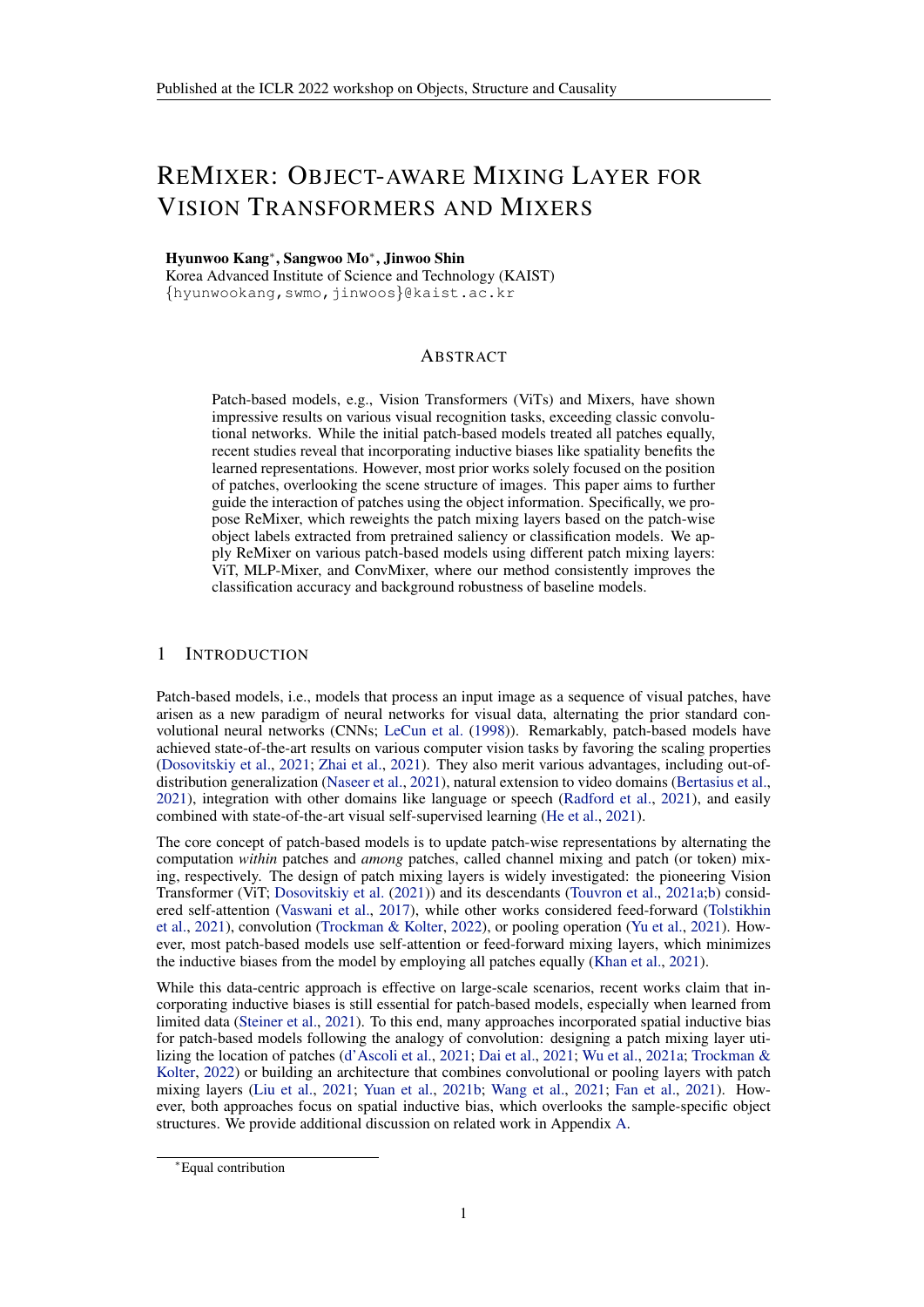Robert Geirhos, Patricia Rubisch, Claudio Michaelis, Matthias Bethge, Felix A Wichmann, and Wieland Brendel. Imagenet-trained cnns are biased towards texture; increasing shape bias improves accuracy and robustness. International Conference on Learning Representations 9.

Ross Girshick. Fast r-cnn. IEEE International Conference on Computer Visi@015.

- Kaiming He, Georgia Gkioxari, Piotr Dall, and Ross Girshick. Mask r-cnn. In EE International Conference on Computer Visio2017.
- Kaiming He, Xinlei Chen, Saining Xie, Yanghao Li, Piotr Darl, and Ross Girshick. Masked autoencoders are scalable vision learner iv preprint arXiv: 2111.0637, 72021.
- Dan Hendrycks, Steven Basart, Norman Mu, Saurav Kadavath, Frank Wang, Evan Dorundo, Rahul Desai, Tyler Zhu, Samyak Parajuli, Mike Guo, Dawn Song, Jacob Steinhardt, and Justin Gilmer. The many faces of robustness: A critical analysis of out-of-distribution generalization. IEE International Conference on Computer Vision 21.
- Byeongho Heo, Sangdoo Yun, Dongyoon Han, Sanghyuk Chun, Junsuk Choe, and Seong Joon Oh. Rethinking spatial dimensions of vision transformers. EIEE International Conference on Computer Vision2021.
- Roei Herzig, Elad Ben-Avraham, Karttikeya Mangalam, Amir Bar, Gal Chechik, Anna Rohrbach, Trevor Darrell, and Amir Globerson. Object-region video transformerarXiv preprint arXiv:2110.069152021.
- Zihang Jiang, Qibin Hou, Li Yuan, Daquan Zhou, Yujun Shi, Xiaojie Jin, Anran Wang, and Jiashi Feng. All tokens matter: Token labeling for training better vision transformers divances in Neural Information Processing System 821.
- Salman Khan, Muzammal Naseer, Munawar Hayat, Syed Waqas Zamir, Fahad Shahbaz Khan, and Mubarak Shah. Transformers in vision: A survayXiv preprint arXiv:2101.0116, 92021.
- Thomas Kipf, Gamaleldin F Elsayed, Aravindh Mahendran, Austin Stone, Sara Sabour, Georg Heigold, Rico Jonschkowski, Alexey Dosovitskiy, and Klaus Greff. Conditional object-centric learning from video.arXiv preprint arXiv:2111.125942021.
- Yann LeCun, Léon Bottou, Yoshua Bengio, and Patrick Haffner. Gradient-based learning applied to document recognitionProceedings of the IEEB6(11):2278-2324, 1998.
- Dongze Lian, Zehao Yu, Xing Sun, and Shenghua Gao. As-mlp: An axial shifted mlp architecture for vision. arXiv preprint arXiv: 2107.0839,12021.
- Ze Liu, Yutong Lin, Yue Cao, Han Hu, Yixuan Wei, Zheng Zhang, Stephen Lin, and Baining Guo. Swin transformer: Hierarchical vision transformer using shifted windows: EFE International Conference on Computer Visio2021.
- Francesco Locatello, Dirk Weissenborn, Thomas Unterthiner, Aravindh Mahendran, Georg Heigold, Jakob Uszkoreit, Alexey Dosovitskiy, and Thomas Kipf. Object-centric learning with slot attention. In Advances in Neural Information Processing System<sup>30</sup>.
- Sangwoo Mo, Hyunwoo Kang, Kihyuk Sohn, Chun-Liang Li, and Jinwoo Shin. Object-aware contrastive learning for debiased scene representationed annours in Neural Information Processing Systems2021.
- Muzammal Naseer, Kanchana Ranasinghe, Salman Khan, Munawar Hayat, Fahad Shahbaz Khan, and Ming-Hsuan Yang. Intriguing properties of vision transformers. Ad wances in Neural Information Processing System 2021.
- Alec Radford, Jong Wook Kim, Chris Hallacy, Aditya Ramesh, Gabriel Goh, Sandhini Agarwal, Girish Sastry, Amanda Askell, Pamela Mishkin, Jack Clark, et al. Learning transferable visual models from natural language supervision. International Conference on Machine Learning 2021.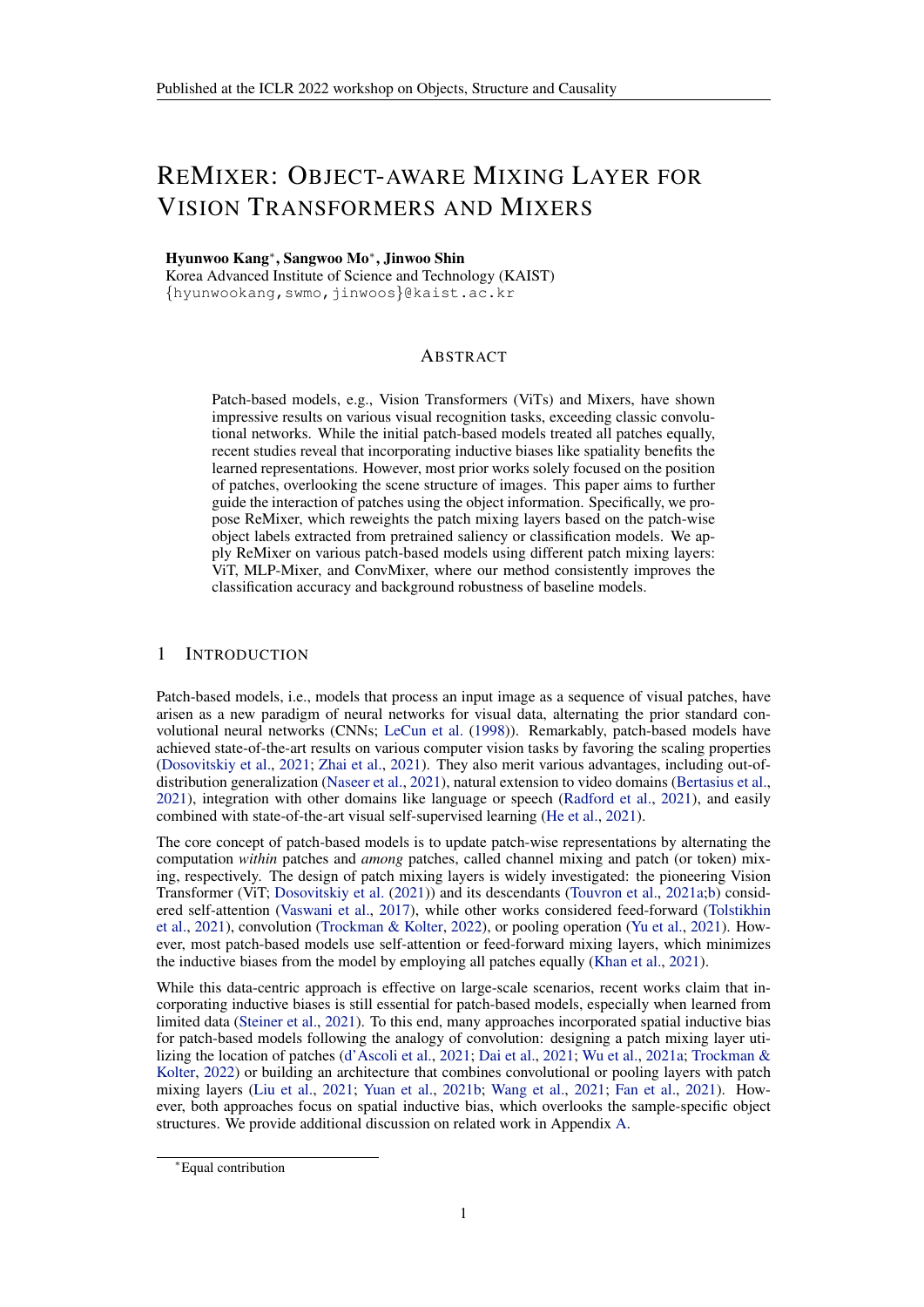- Maithra Raghu, Thomas Unterthiner, Simon Kornblith, Chiyuan Zhang, and Alexey Dosovitskiy. Do vision transformers see like convolutional neural networks? Admances in Neural Information Processing System 8021.
- Benjamin Recht, Rebecca Roelofs, Ludwig Schmidt, and Vaishaal Shankar. Do imagenet classi ers generalize to imagenet? International Conference on Machine Learnin 2019.
- Carsten Rother, Vladimir Kolmogorov, and Andrew Blake. " grabcut" interactive foreground extraction using iterated graph cuts. CM transactions on graphics (TOG33(3):309–314, 2004.
- Ramprasaath R Selvaraju, Michael Cogswell, Abhishek Das, Ramakrishna Vedantam, Devi Parikh, and Dhruv Batra. Grad-cam: Visual explanations from deep networks via gradient-based localization. InIEEE International Conference on Computer Visi@017.
- Andreas Steiner, Alexander Kolesnikov, Xiaohua Zhai, Ross Wightman, Jakob Uszkoreit, and Lucas Beyer. How to train your vit? data, augmentation, and regularization in vision transformers. preprint arXiv: 2106.102702021.
- Ilya Tolstikhin, Neil Houlsby, Alexander Kolesnikov, Lucas Beyer, Xiaohua Zhai, Thomas Unterthiner, Jessica Yung, Daniel Keysers, Jakob Uszkoreit, Mario Lucic, et al. Mlp-mixer: An all-mlp architecture for vision. InAdvances in Neural Information Processing Systemation
- Hugo Touvron, Matthieu Cord, Matthijs Douze, Francisco Massa, Alexandre Sablayrolles, and Hervé Jégou. Training data-ef cient image transformers & distillation through attention. In International Conference on Machine Learnin2021a.
- Hugo Touvron, Matthieu Cord, Alexandre Sablayrolles, Gabriel Synnaeve, and Herou. Going deeper with image transformers. IEEE International Conference on Computer Visian 21b.
- Asher Trockman and Zico J. Kolter. Patches are all you nead Xiv preprint arXiv: 2201.09792 2022.
- Ashish Vaswani, Noam Shazeer, Niki Parmar, Jakob Uszkoreit, Llion Jones, Aidan N Gomez, ukasz Kaiser, and Illia Polosukhin. Attention is all you need. Advances in Neural Information Processing System 2017.
- Andrey Voynov, Stanislav Morozov, and Artem Babenko. Object segmentation without labels with large-scale generative models. International Conference on Machine Learnin 2021.
- Haohan Wang, Songwei Ge, Zachary Lipton, and Eric P Xing. Learning robust global representations by penalizing local predictive power. Advances in Neural Information Processing Systems 2019.
- Wenhai Wang, Enze Xie, Xiang Li, Deng-Ping Fan, Kaitao Song, Ding Liang, Tong Lu, Ping Luo, and Ling Shao. Pyramid vision transformer: A versatile backbone for dense prediction without convolutions. InIEEE International Conference on Computer Visi@021.
- Haiping Wu, Bin Xiao, Noel Codella, Mengchen Liu, Xiyang Dai, Lu Yuan, and Lei Zhang. Cvt: Introducing convolutions to vision transformers. Xiv preprint arXiv:2103.1580, 82021a.
- Yi-Fu Wu, Jaesik Yoon, and Sungjin Ahn. Generative video transformer: Can objects be the words? In International Conference on Machine Learnin2021b.
- Kai Xiao, Logan Engstrom, Andrew Ilyas, and Aleksander Madry. Noise or signal: The role of image backgrounds in object recognition. International Conference on Learning Representations 2021a.
- Tete Xiao, Piotr Dollar, Mannat Singh, Eric Mintun, Trevor Darrell, and Ross Girshick. Early convolutions help transformers see better. In Neural Information Processing Systems 2021b.
- Weihao Yu, Mi Luo, Pan Zhou, Chenyang Si, Yichen Zhou, Xinchao Wang, Jiashi Feng, and Shuicheng Yan. Metaformer is actually what you need for vision and Shuicheng Yan. arXiv:2111.114182021.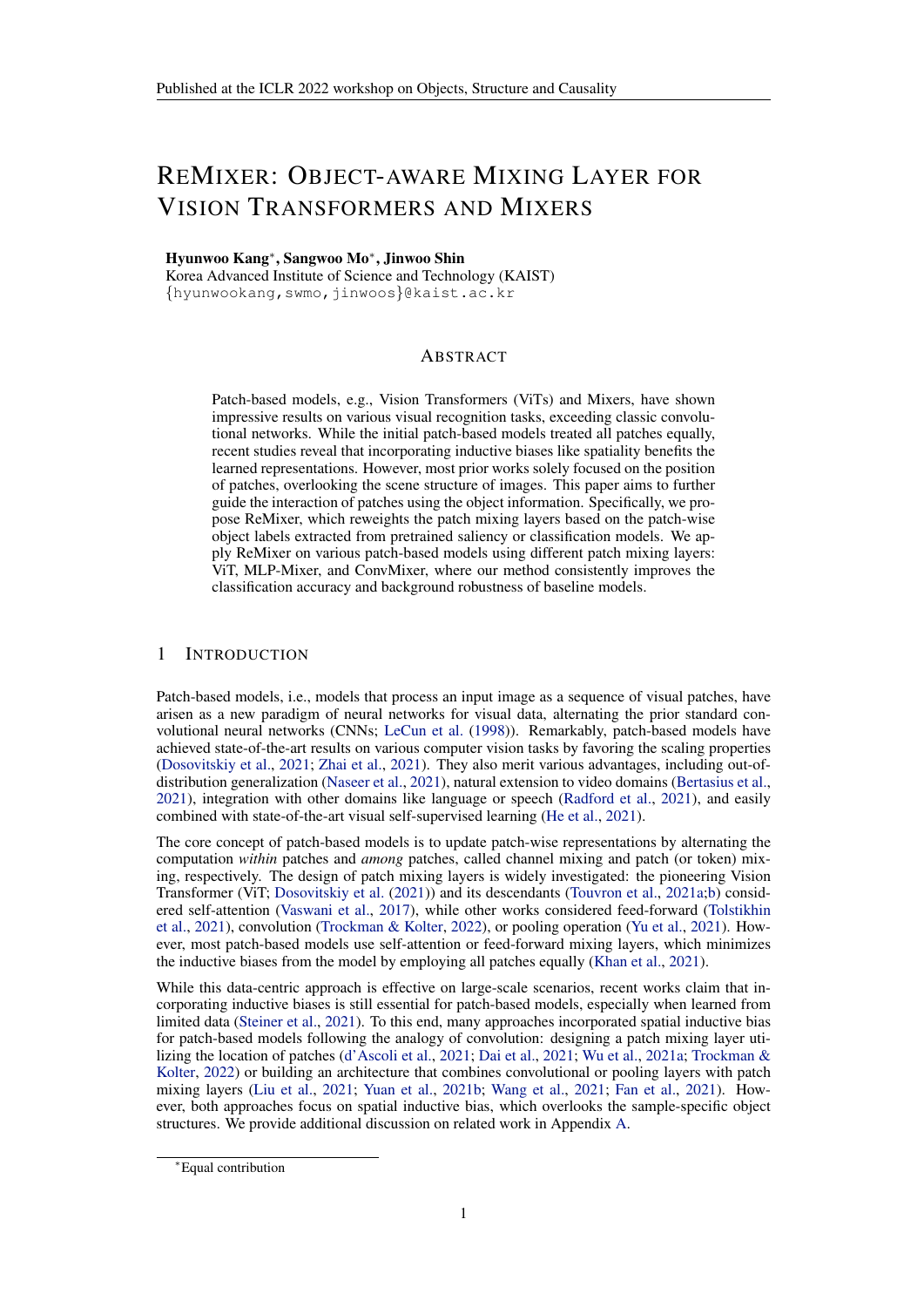- Kun Yuan, Shaopeng Guo, Ziwei Liu, Aojun Zhou, Fengwei Yu, and Wei Wu. Incorporating convolution designs into visual transformers. IFEE International Conference on Computer Vision 2021a.
- Li Yuan, Yunpeng Chen, Tao Wang, Weihao Yu, Yujun Shi, Zihang Jiang, Francis EH Tay, Jiashi Feng, and Shuicheng Yan. Tokens-to-token vit: Training vision transformers from scratch on imagenet. InEEE International Conference on Computer Visi@021b.
- Sangdoo Yun, Seong Joon Oh, Byeongho Heo, Dongyoon Han, Junsuk Choe, and Sanghyuk Chun. Re-labeling imagenet: from single to multi-labels, from global to localized labell ELLE Conference on Computer Vision and Pattern Recognit20021.
- Xiaohua Zhai, Alexander Kolesnikov, Neil Houlsby, and Lucas Beyer. Scaling vision transformers. arXiv preprint arXiv: 2106.0456, 02021.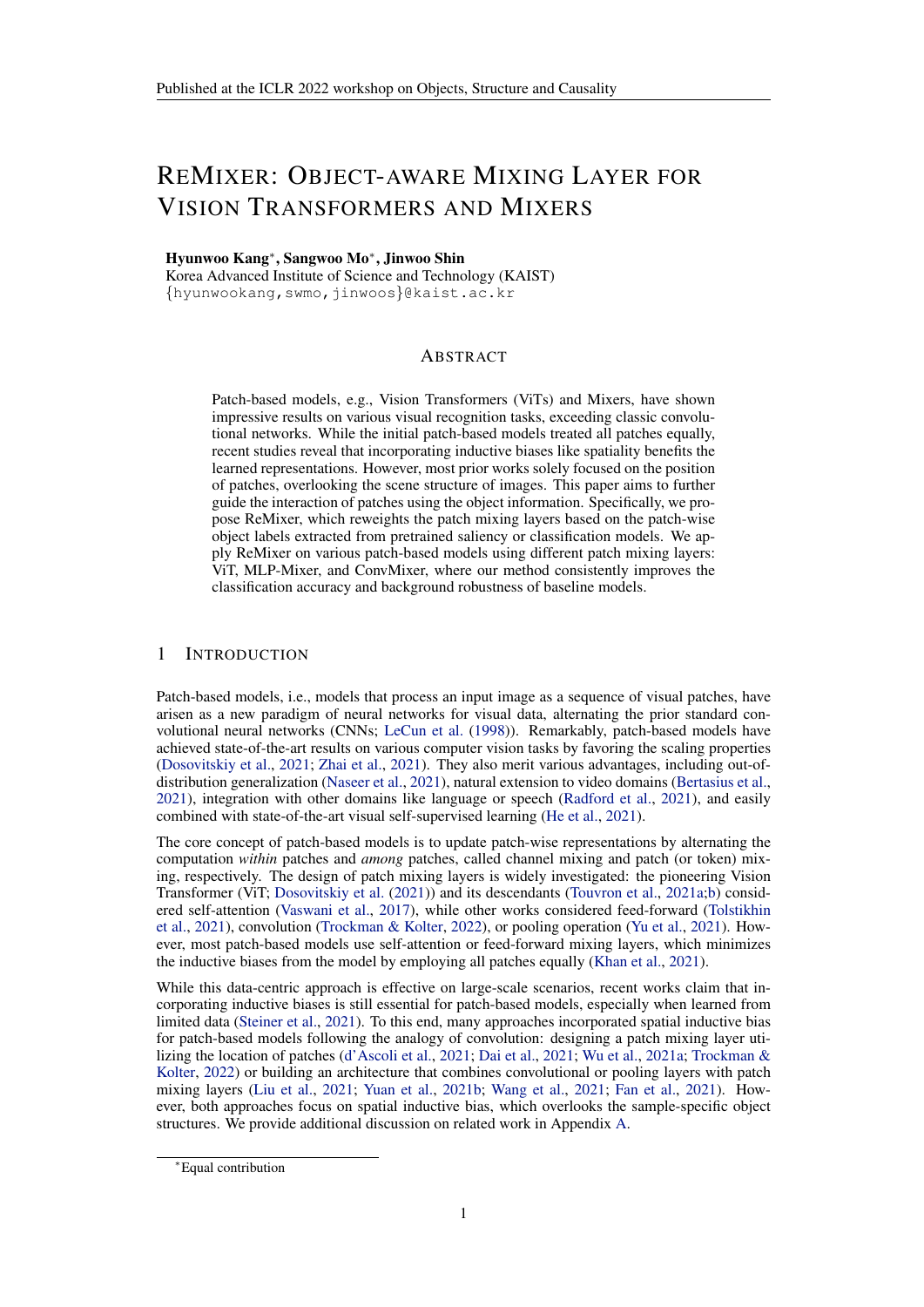#### <span id="page-9-0"></span>A RELATED WORK

Patch-based models. Inspired by the success of Transformers (or self-attention; Vaswani et al. (2017)) in natural language processing (Devlin et al., 2019; Brown et al., 2020), numerous works have attempted to extend Transformers for computer vision (Khan et al., 2021). In particular, the seminal work named Vision Transformer (ViT; Dosovitskiy et al. (2021)) discovered that Transformer could achieve state-of-the-art performance, exceeding prior popular convolutional neural networks (CNNs; LeCun et al. (1998)). Thereafter, other studies revealed that different patch mixing layers such as feed-forward (Tolstikhin et al., 2021), convolution (Trockman & Kolter, 2022), or pooling (Yu et al., 2021) show comparable performance to self-attention, hypothesizing that the success of ViT comes from the patch-based architectures. Our work proposes an architecture-agnostic framework to improve the patch-based models by reweighting their patch mixing layers.

Inductive bias for patch-based models. Many patch-based models aim to remove inductive biases by using patch mixing layers without additional structures, e.g., self-attention. While they perform well on large data regimes, recent works reveal that inductive biases are still crucial for patch-based models, especially under limited data (Steiner et al., 2021). Consequently, extensive literature proposed approaches to incorporate additional structures for patch-based models, e.g., spatial structures of CNNs. One line of work aims to design patch mixing layers reflecting inductive biases. For example, ConViT (d'Ascoli et al., 2021) and CoAtNet (Dai et al., 2021) calibrate self-attention with spatial distance between patches, CvT (Wu et al., 2021a) and ConvMixer (Trockman & Kolter, 2022) utilize convolution operation for patch mixing, and AS-MLP (Lian et al., 2021) design a structured operation aggregating the values from different axises. Another line of work build an architecture that combines convolutional or pooling layers with patch mixing layers Liu et al. (2021); Yuan et al. (2021b); Wang et al. (2021); Fan et al. (2021); Heo et al. (2021); Yuan et al. (2021a); Xiao et al. (2021b). Our work falls into the first category; however, we leverage the object structure of images, unlike prior works focused on the spatial inductive bias. Using rich information, our proposed ReMixer outperforms ConViT and CoAtNet, where using both ConViT and ReMixer gives further improvements, implying that two methods contribute to the model differently (see Table 2). We also emphasize that ReMixer can be applied on any patch mixing layers under a common principle, unlike prior works designed for specific layers such as self-attention or feed-forward.

Incorporating object structures. Although objects are the atom of visual scenes, only a limited number of research has leveraged the object structure of images for visual recognition (e.g., classification). This is mainly due to two reasons: (a) the cost of collecting object labels and (b) non-triviality of reflecting object information to the black-box deep learning models. However, both challenges have been relaxed by the rapid advance of deep learning. First, the progress of supervised (He et al., 2017; Carion et al., 2020; Fang et al., 2021), weakly-supervised (Selvaraju et al., 2017; Chefer et al., 2021; Yun et al., 2021), and self-supervised (Voynov et al., 2021; Caron et al., 2021; Mo et al., 2021) detection significantly reduced the cost of object labels. We utilize the pretrained BigBiGAN (Voynov et al., 2021) and ReLabel (Yun et al., 2021) models for our experiments; one could also train weakly- or self-supervised object annotators on their datasets. Second, the patch-based models are well-suited with object information (unlike CNNs) as the patch embeddings preserve their spatial information (Raghu et al., 2021). Using this property, ReMixer adjusts the interaction of patch embeddings using object labels. ORViT (Herzig et al., 2021) also direct ViT to focus on the object regions by creating extra object tokens. However, their goal is to guide video Transformers to track the trajectory of objects and are less suited for image classification. On the other hand, TokenLabeling (Jiang et al., 2021) implicitly utilizes the object information by using them as additional supervision for patch embeddings; it provides an orthogonal gain from ReMixer (see Table 6). We finally note that several works (Locatello et al., 2020; Wu et al., 2021b; Kipf et al., 2021) aim to disentangle the object features explicitly. However, they do not scale yet to the complex real-world images due to the strong constraints in the model. In contrast, ReMixer can be applied to any existing patch-based models with minimal modification.